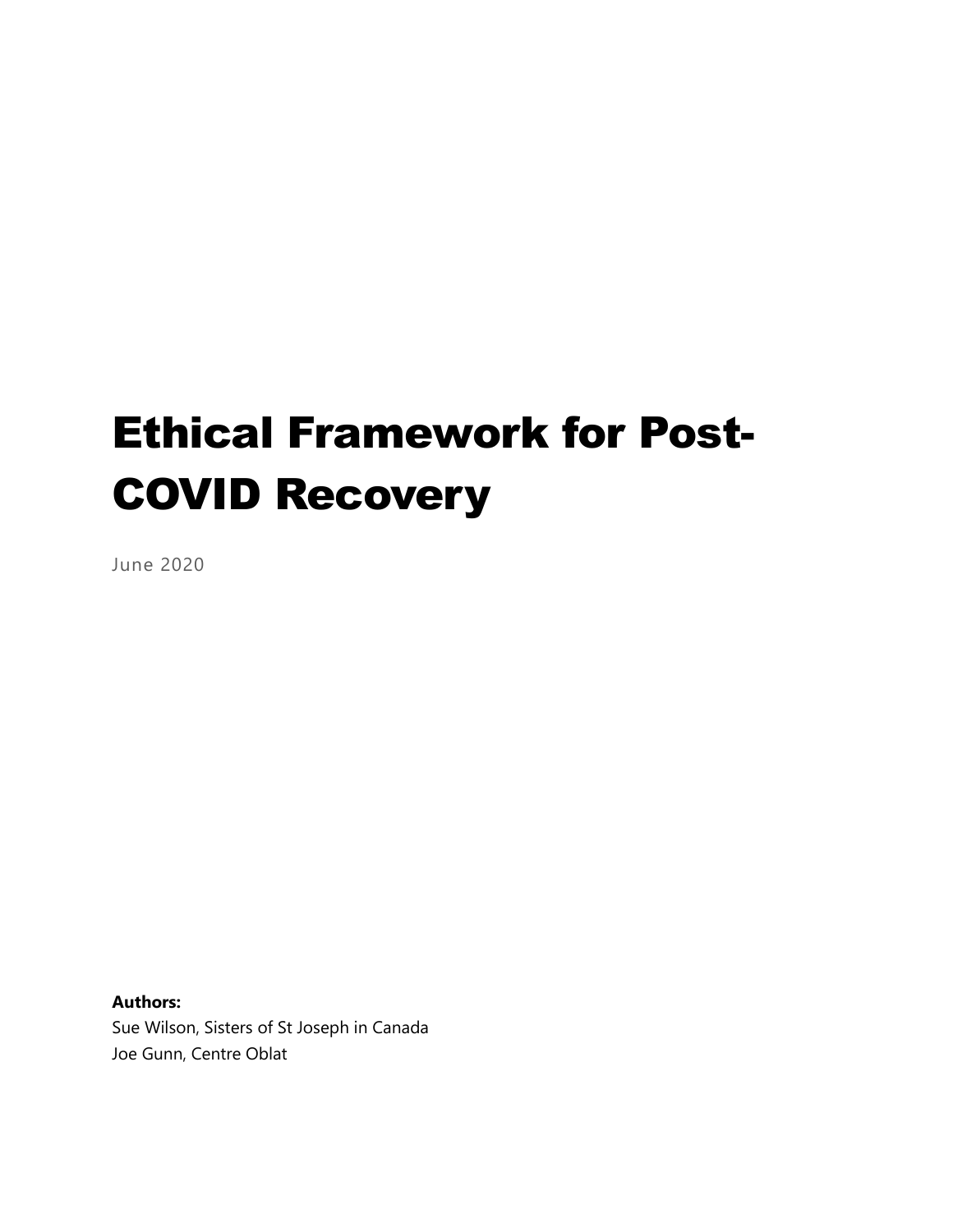#### **Introduction**

Soon the federal government will be making decisions of enormous consequence: How can we make the best use of stimulus spending? What kind of recovery will we fashion?

These questions are not simply political or economic; they are more fundamentally ethical in nature. In and through our collective responses, we will shape not only who we are as persons and societies but also the kind of world to which we belong.

# **Reading the Context**

The pain of the COVID-19 pandemic has given us a wake-up call.

While the pandemic has been unprecedented in the scale of its social and economic shocks, these will pale in comparison to unmitigated impacts of climate change. In 2018, the Intergovernmental Panel on Climate Change (IPCC) warned us that we have until 2030 to limit the catastrophic impacts of climate change. We are entering a crucial decade in which we must act with decisiveness. Future generations will rightly condemn the choices of our generation if we don't seize this moment and respond with change-making action to address climate change. Second, the pandemic has shone a spotlight on inequality, the inadequacies of our social protections, particularly in response to gender-based violence and homelessness, and the precarity of the labour market. We have seen starkly divergent impacts. We may be weathering the same storm, but we travel in vastly different boats.

Even before the pandemic, gender equality was an issue. Women earned only 87 cents for every dollar earned by men.<sup>1</sup> Then women were hit the hardest at the beginning of the economic shutdown and will be slow to regain employment due to the high percentage of women with jobs in the hospitality sector. In addition, a growing number of women have had to leave the labour market altogether in order to care for young children and ill relatives.<sup>2</sup> There will be no economic recovery without affordable childcare.

Among women who have continued to work throughout the pandemic, many are toiling in jobs which put their health at risk (89% of nurse aides, orderlies and patient service associates are women as well as 91% of home support workers, housekeepers, and related occupations). Moreover, the jobs are also low paying with home support workers making 50% of the average

<sup>1</sup> <https://www150.statcan.gc.ca/n1/pub/75-004-m/75-004-m2019004-eng.htm>

<sup>&</sup>lt;sup>2</sup> [http://behindthenumbers.ca/2020/04/10/women-bearing-the-brunt-of-economic-losses-one-in-five](http://behindthenumbers.ca/2020/04/10/women-bearing-the-brunt-of-economic-losses-one-in-five-has-been-laid-off-or-had-hours-cut/)[has-been-laid-off-or-had-hours-cut/](http://behindthenumbers.ca/2020/04/10/women-bearing-the-brunt-of-economic-losses-one-in-five-has-been-laid-off-or-had-hours-cut/)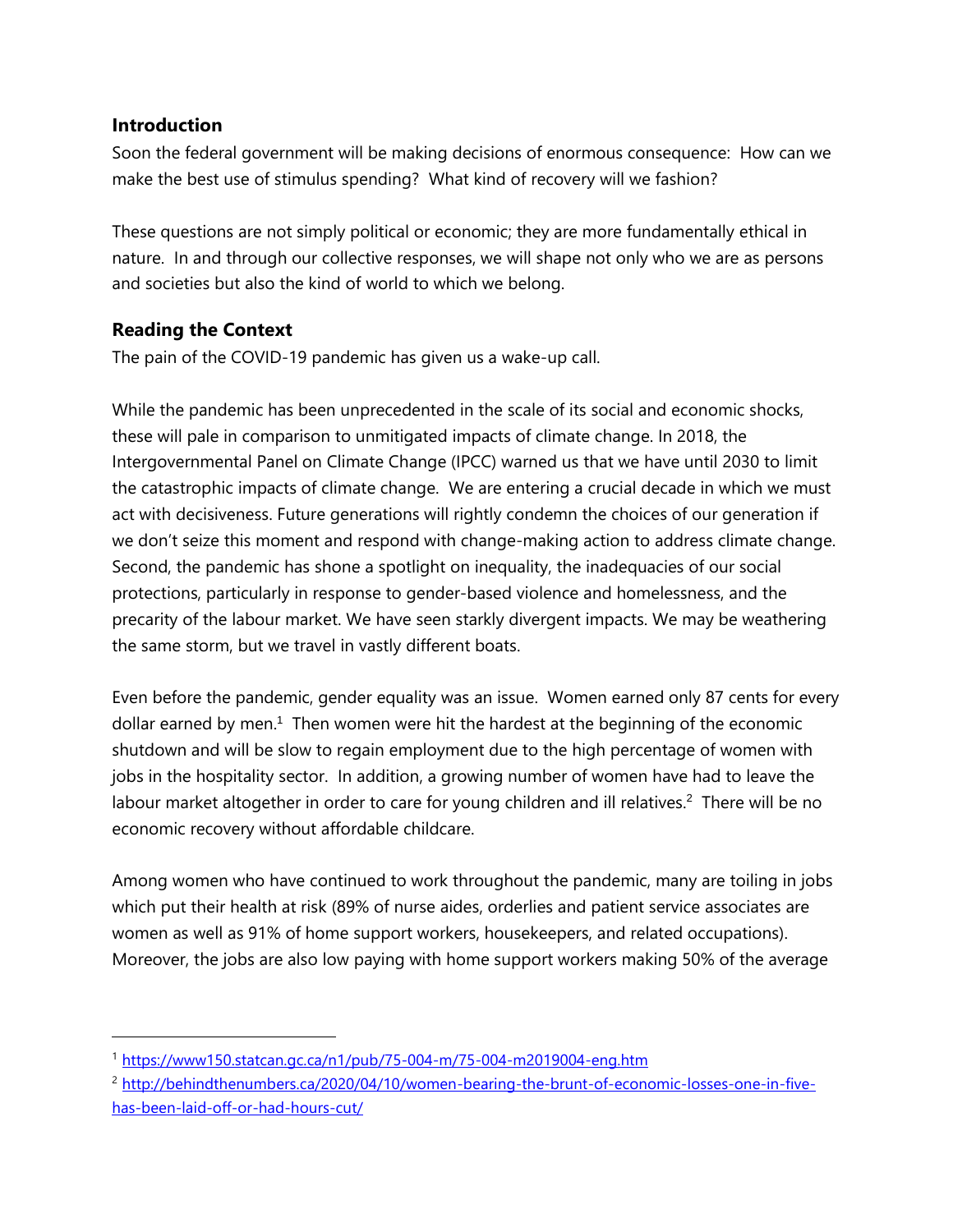income in Ontario (\$51,105), and nurse aides and orderlies making 65% of that amount). Racialized women are over-represented in these low-paying jobs.<sup>3</sup>

Low-wage workers in general have been hard hit by the pandemic. Between February and March 2020, a third of all workers earning less than \$14 an hour either lost their job or had their working hours decrease by at least half. Only 5% of workers earning over \$48 per hour lost their jobs or most of their hours.<sup>4</sup>

# **JOB LOSS FALLS AS WAGES RISE**

Jobs lost or hours significantly reduced by wage between February and March 2020



SOURCE: STATISTICS CANADA

Lost majority of hours based on hours in all jobs comparing usual vs actual hours, excluding vacation leave SOURCE: STATCAN LABOUR FORCE SURVEY PUMF AND CALCULATIONS BY DAVID MACDONALD, SENIOR ECONOMIST AT THE CANADIAN CENTRE FOR POLICY ALTERNATIVES

GIGI SUHANIC / NATIONAL POST

The intersection of the pandemic with a global movement for racial justice has heightened awareness of the terrible impacts of systemic racism. To create real change, and to hold structures of power and privilege accountable, it will be important to collect race-based data in all sectors of communal life.

In all of this, we have seen the need to create a more resilient society and economy. As we face future crises, we need to be better prepared to respond with speed and fairness. Now is the time to invest in a just transition which prioritizes workers and creates strong communities.

<sup>3</sup> <http://behindthenumbers.ca/2020/04/06/face-to-face-with-covid-19-how-do-we-care-for-care-workers/>

<sup>4</sup> <http://behindthenumbers.ca/2020/04/09/early-warning-covid19-labour-market-impacts/>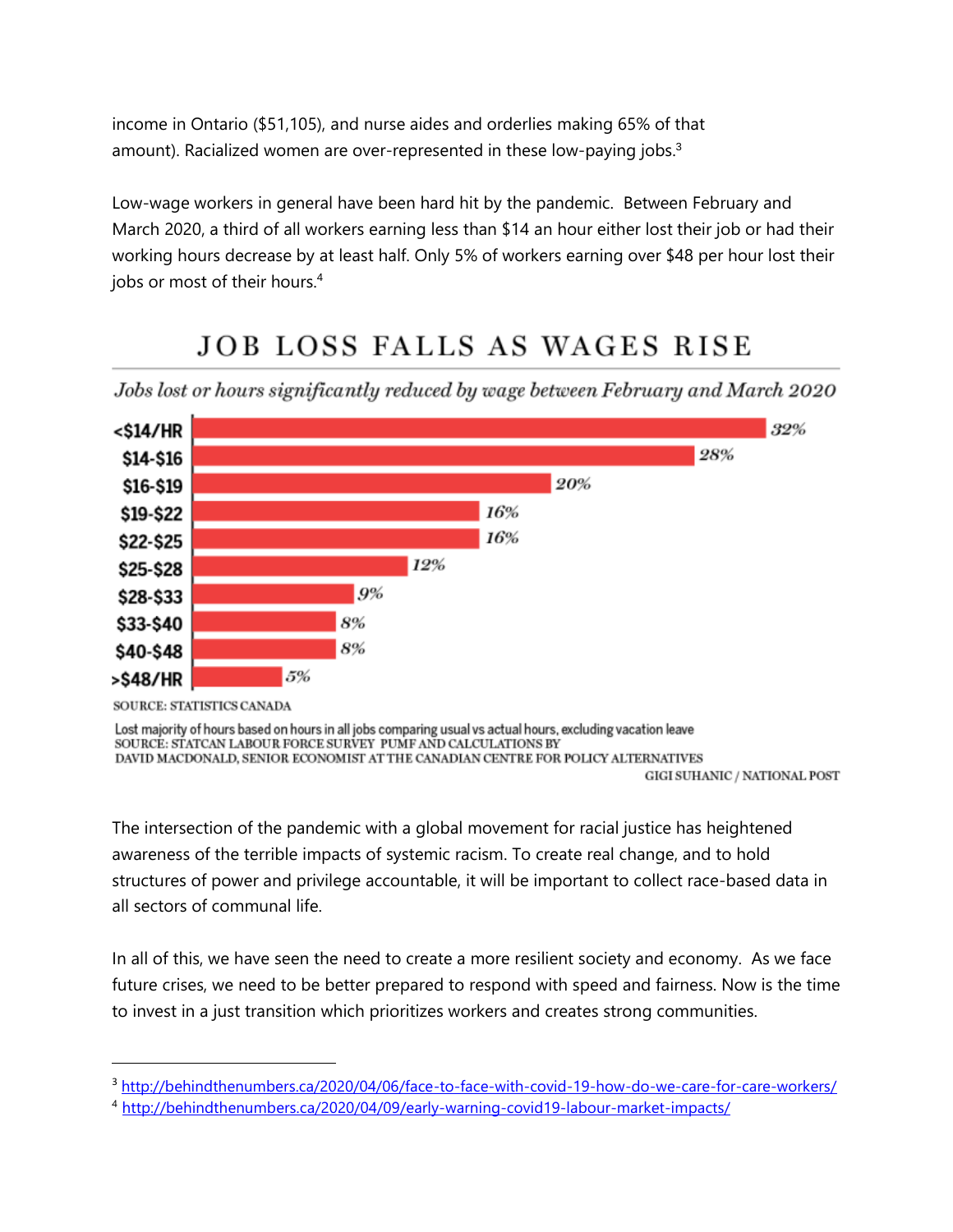This need is nowhere more evident than in the case of Canadian long-term care homes, where almost 80% of deaths due to COVID-19 have occurred. The crisis was manifested in both Quebec and Ontario, where, remarkably, the military had to be sent into institutions and some centres brought under provincial government management. For years, the levels of hands-on care have been well-below need in many such institutions, especially private for-profit residences, where off-loading complex patients from hospital care only served to complicate the situation.

Third, we are amid a reconciliation process between settler-Canadians and Indigenous peoples. Indigenous wisdom and knowledge, which have long called attention to the interconnectedness of all life on earth, need to be the cornerstone of a new vision for society and economy. Indigenous peoples who live in close relationship with land and water are among the first to face the direct consequences of climate change. Yet, despite poverty, human rights violations, discrimination, and high levels of unemployment, many Indigenous persons are not willing to compromise when it comes to care of the earth. As Niigaan James Sinclair insists, "Pipelines, mines, and projects that extract resources while compromising the earth and water are not the only solutions to escape poverty".<sup>5</sup>

Fourth, Canada is part of an international community. Globally, measures to fight the pandemic have led to restrictions of long-established civic rights and democratic structures, nationalism, racism, intolerance, and xenophobia. For persons forced to migrate, border closures have too often prevailed. Before COVID-19, over one billion people were without access to basic human needs, and 700 million were living in extreme poverty, mostly women and children. In many countries, health and social protection systems are inadequate, revealed by the lack of provisions to protect and test medical staff and treat the infected.<sup>6</sup>

Lower-income countries face far greater challenges than Canada. The World Bank estimates that up to 60 million people will be thrust into extreme poverty as a result of the pandemic.<sup>7</sup> And Oxfam International notes that "nearly 3 billion people across the developing world do not have access to clean water, millions more do not have access to adequate healthcare and live in crowded slums or refugee camps where social isolation is impossible."<sup>8</sup>

<sup>5</sup> <https://www.facebook.com/niigaan>

<sup>&</sup>lt;sup>6</sup> Statement of the Conference of Non-Governmental Organizations in Consultative Relationship with the United Nations (CoNGO), 12 May, 2020.

<sup>&</sup>lt;sup>7</sup> https://www.bbc.co.uk/news/amp/business-52733706? twitter\_impression=true

<sup>8</sup> <https://www.oxfam.org/en/how-coronavirus-pandemic-exploits-worst-aspects-extreme-inequality> and <https://www.undp.org/content/undp/en/home/coronavirus.html>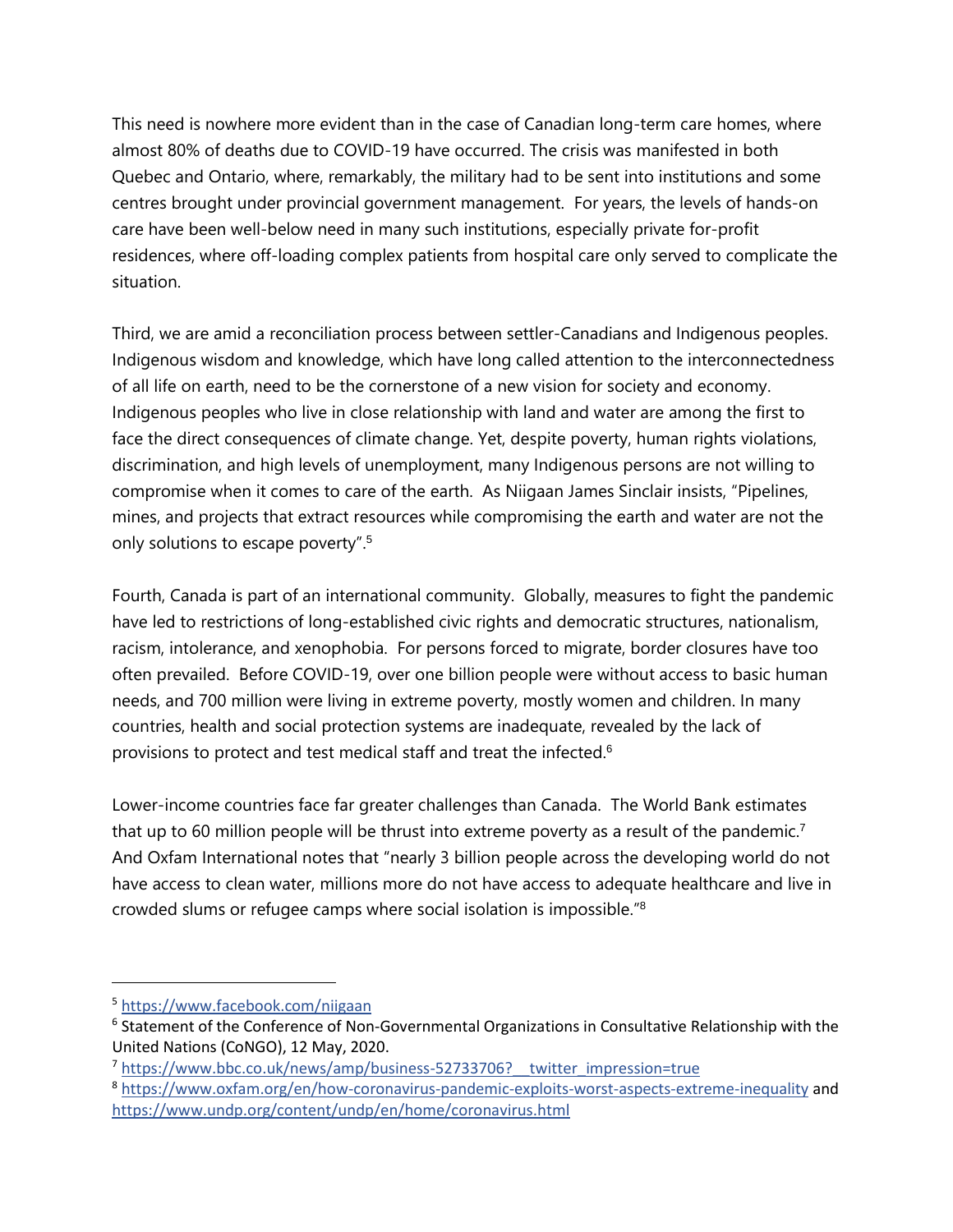This is not a time for patching up ailing societies or economies. The cracks in the systems are simply too wide. Nor can we choose the austerity which followed the 2008 financial crisis. It was austerity-rooted cuts to health care systems which left us so incredibly vulnerable to the coronavirus, and a weakened EI program which left so many workers at risk when jobs were lost.

No, this is a time for bold policies to build resilience and fairness in Canada and beyond our borders. It's time for sustainable societies and economies rooted in care of earth and each other.

Given the gravity of these matters, we offer the following ethical reflections for decision-making.

# **Integral Ecology**

Integral ecology calls us to be aware of the interconnections in the four areas outlined above. $9$ These issues are interwoven and interacting; they cannot be addressed separately. If we are to create real change, it will be necessary to identify root causes which are common to all these issues. In particular, we must examine economic links between climate change, growing levels of inequality and precarious work, widespread environmental damage, societal polarizations, and widening cracks in social protections.

For example, the dangerous and uncontrolled greenhouse gas emissions creating climate change are not simply environmental in scope; they have political, social, cultural and economic ramifications. We need to be more conscious of our interconnectedness with earth and each other; more aware of the impact of our patterns of production and consumption. It is time to keep the promise to end billions of dollars spent on subsidies to the fossil fuel industry and focus on renewable energy sources; time to expand government support for low-carbon sectors and programs which are critical in addressing the climate emergency: building retrofits, energy efficiency, renewable energy, de-carbonization of electricity, and clean public transportation.

It will take comprehensive and structural change for Canada to reduce emissions to 60 per cent of 2005 levels by 2030. It will take new social and economic structures which prioritize the needs of people and the planet.

# **Dignity of Work and Dignity of the Person:**

The dignity of the person is the foundation for a moral vision of society. In terms of the labour market, this principle insists that the wellbeing of workers must take precedence over the pursuit

<sup>9</sup> Pope Francis, *Laudato Si*, #139; May 24, 2015.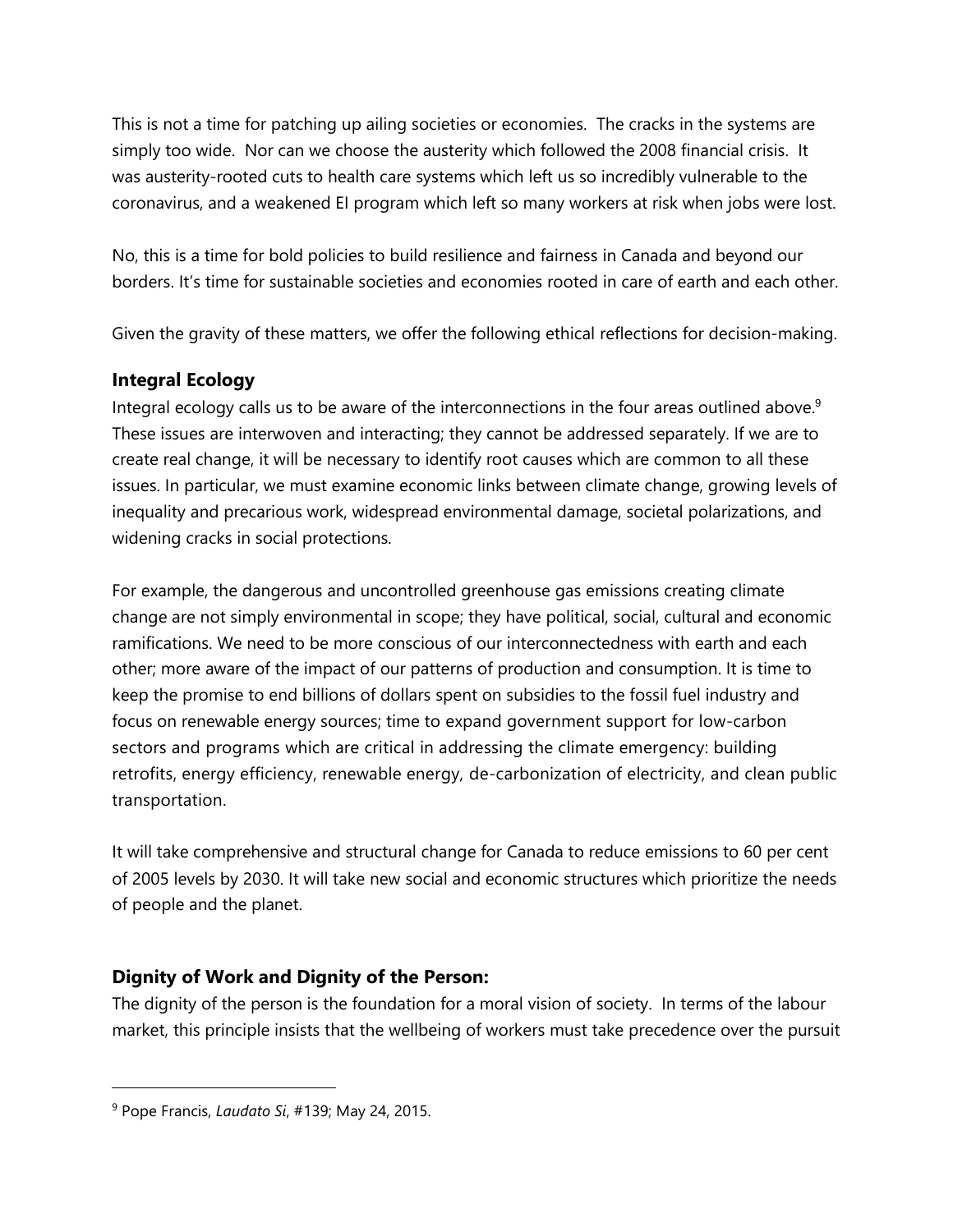of profits; working conditions must respect the rights of workers including the right to safety, respectful interactions, meaningful and productive work, and a living wage.

The pandemic has forced us all to re-think the criteria by which the market economy values some work over other. How is it that some of our most essential workers could be so poorly paid? Why has pay equity legislation – at both federal and provincial levels - still not been fully implemented?

For instance, throughout this pandemic, we've experienced the essential nature of the care economy (child-care, early childhood education, care of elderly and long-term care, 6supportive care for disabled persons, personal support workers, and other personal services). It is essential both in terms of our desire to care properly for one another and if women are to have equal opportunities in the world of work.

Given the combination of our aging population and the socio-economic importance of more women entering the workforce, this work will only increase in significance. Adequate investment in the care economy is urgent to meet societal needs and to stimulate economic growth through the creation of millions of quality, low-carbon jobs. Care work has been undervalued in Canada for too long. Now is the time to set care work on a better trajectory.

And we must also address this country's unequal treatment of several categories of workers who arrive here as asylum-seekers, non-status persons and migrant workers. People who labour in meat-packing plants and migrant labour camps have been hard hit by COVID-19 outbreaks, due to cramped working and living conditions and lax application of labour standards. After seeing how the corona virus can spread among us all, do we still believe that, given unimaginable global inequality, wealthy countries can build impenetrable moats around our prosperity? Why would we not offer pathways to permanent residence for people doing such essential work?

#### **Reconciliation is rooted in restorative justice.**

Reconciliation moves us toward a new reality, toward a wholeness grounded in new ways of being in relationship; a wholeness made possible by justice. Regarding reconciliation with Indigenous peoples, Senator Murray Sinclair said, "It's up to society to step up and take the actions that are needed."<sup>10</sup> He roots reconciliation in actions which create systemic change; actions which heal relationships, first by uncovering how unconscious bias has shaped the

<sup>10</sup> <https://www.cbc.ca/news/indigenous/murray-sinclair-truth-and-reconciliation-progress-1.4030715>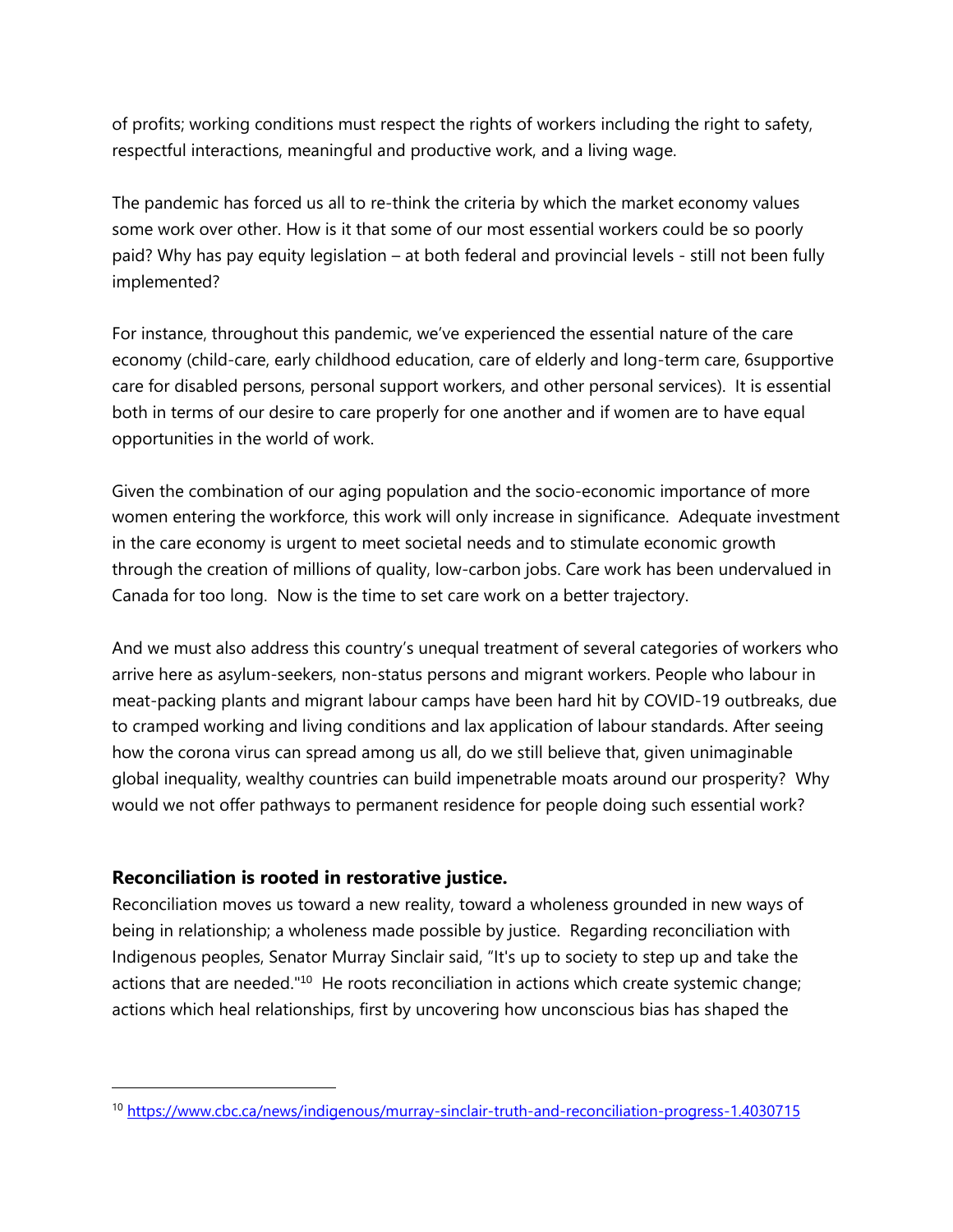structures and institutions in our society and then by changing these institutions, structures, policies and practices in ways which create equity and justice.

In part, this means honouring the rights of Indigenous peoples by fully implementing the U.N. Declaration on the Rights of Indigenous peoples with immediate priority given to upholding the principle of free, prior and informed consent. The federal government promised legislation would be introduced to do exactly that before the 2020 year end, perhaps based on British Columbia's Bill 41, but this has yet to be tabled. Efforts to move toward right relationship by ensuring Indigenous voices, wisdom and experience are included in solutions will also strengthen our care of land and water, reduce poverty and create greater equity in our health care, contribute to the creation of good jobs, and lead to more effective climate action.

# **Our shared humanity.**

Canadians are committed to universal aims such as human rights, sustainable development goals and climate action which honours the principle of common but differentiated responsibilities. We are part of a global community, seeking a wholeness which honours diversity and brings forth compassion and justice. Our shared future is dependent on nurturing the wellbeing of each other and the planet; our resilience determined by the strength of our bonds.

The COVID-19 virus, and the cascading crises which flow from it, have put a spotlight on our shared humanity. We have become aware that, collectively, we are only as safe as the weakest health care system, and only as strong as the weakest economy, social protection system, democracy and bio-region. When a crisis takes hold in one area, it does not stay there. We are all impacted, albeit in differing ways.

In the spirit of our shared humanity, we call for an increase in support for climate change adaptation and mitigation measures in the Global South through international climate financing mechanisms, multilateral debt cancellation, and increasing federal -monies available to Canadian international NGOs. We also note that Canada's "fair share" for climate action is \$4 billion USD by 2020 (Canada committed only \$2.65 billion Cdn.)<sup>11</sup>

# **The Common Good.**

The idea of the common good flows from a recognition of our interconnection with earth and each other. It insists that each and every person must have access to the basic resources and

<sup>11</sup> [https://climateactionnetwork.ca/2019/12/02/canadas-fair-share-towards-limiting-global-warming-to-1-](https://climateactionnetwork.ca/2019/12/02/canadas-fair-share-towards-limiting-global-warming-to-1-5c/) [5c/](https://climateactionnetwork.ca/2019/12/02/canadas-fair-share-towards-limiting-global-warming-to-1-5c/)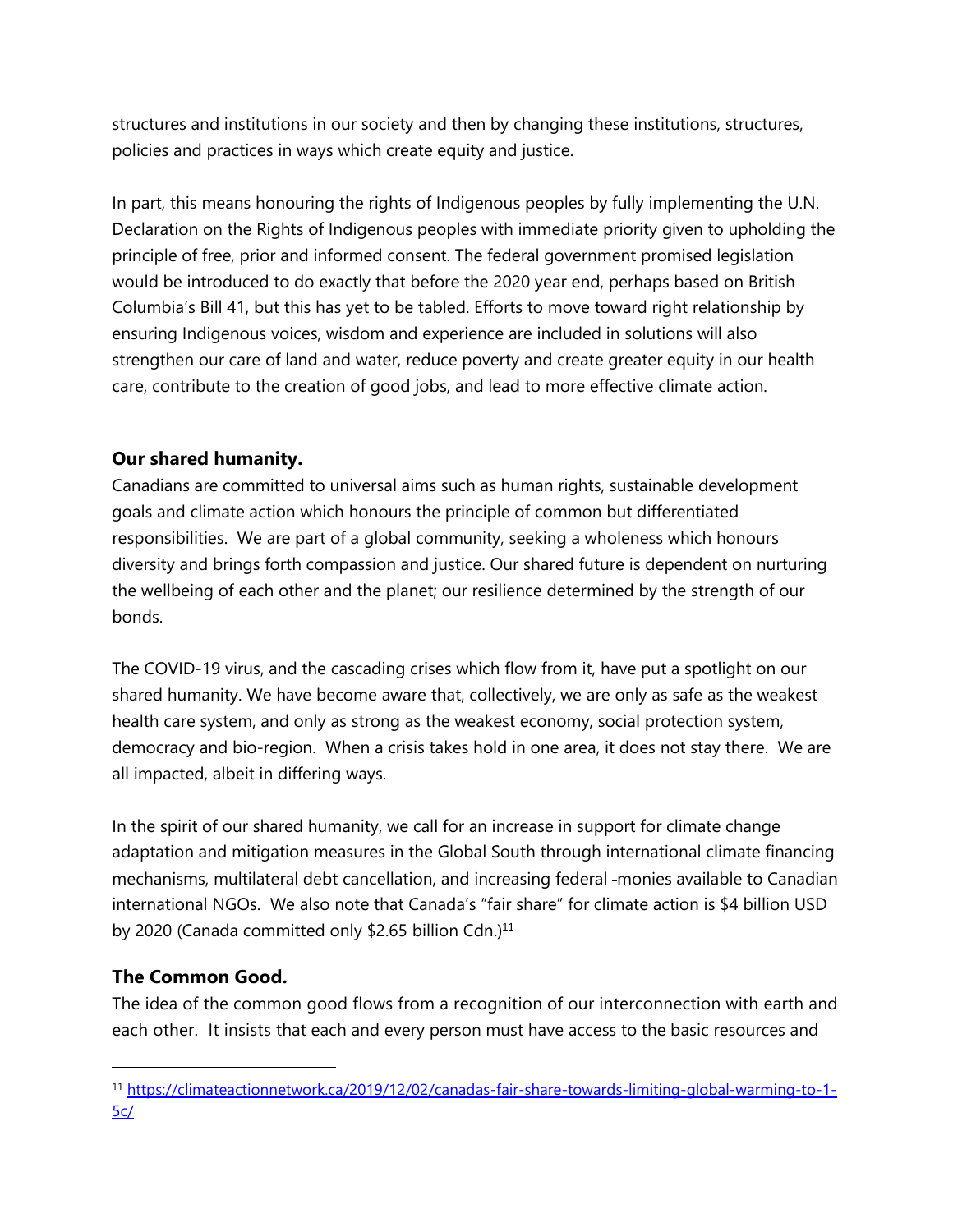opportunities which are fundamental to human flourishing and, likewise, bio-regions must have what they need to flourish. The common good insists that the quality of a community can be judged only in terms of the resources and opportunities which are available to those who are most marginalized.

A Universal Basic Income (UBI), especially for persons 18-64 who are able to work, can be an effective tool to protect people as they transition from one job to another or navigate periods of turmoil (illness, domestic violence, divorce.) To be useful, it needs to keep a person's income above the Low-Income Measure. Moreover, UBI is only effective to the extent it is accompanied by strong social protections. It must not become an excuse to allow social protections to erode further. Likewise, since income is a leading determinant of health, UBI can help to manage growing health care costs, but this cannot be a signal to pull money out of health care. It is, rather, an opportunity to strengthen health care through programs such as universal pharmacare.

We also see UBI as a foundation from which to shape better quality jobs. As the study "Southern Ontario's Basic Income Experience," indicates, UBI does not discourage people from working but rather helps them to move to better jobs with higher wages and better working conditions.<sup>12</sup> This, is turn, should slowly create incentives for widespread improvement of lower-end wages and working conditions.

# **Solidarity.**

The principle of solidarity is a commitment to the common good. It's meant to be expressed in the economic, cultural, social, political and religious institutions which shape society as well as our interaction with bio-regions. Solidarity is closely linked with social transformation, requiring an awareness of the inequities and exclusion experienced by many groups, and calling people to a politics of compassion and justice to create policies which will lead to more just structures on local, national, and global levels.

There is no avoiding the need for massive new public financing to pave the way towards the fair, equitable and green recovery that Canadians want, and for which our planet yearns. In a poll taken in May, 2/3 of Canadians wanted government to spend "whatever is required" in order to rebuild and stimulate the economy, even if that means running large deficits. Respondents were especially concerned to see improvements in the long-term care system. Fully 75% of Canadians

<sup>&</sup>lt;sup>12</sup> <https://labourstudies.mcmaster.ca/documents/southern-ontarios-basic-income-experience.pdf>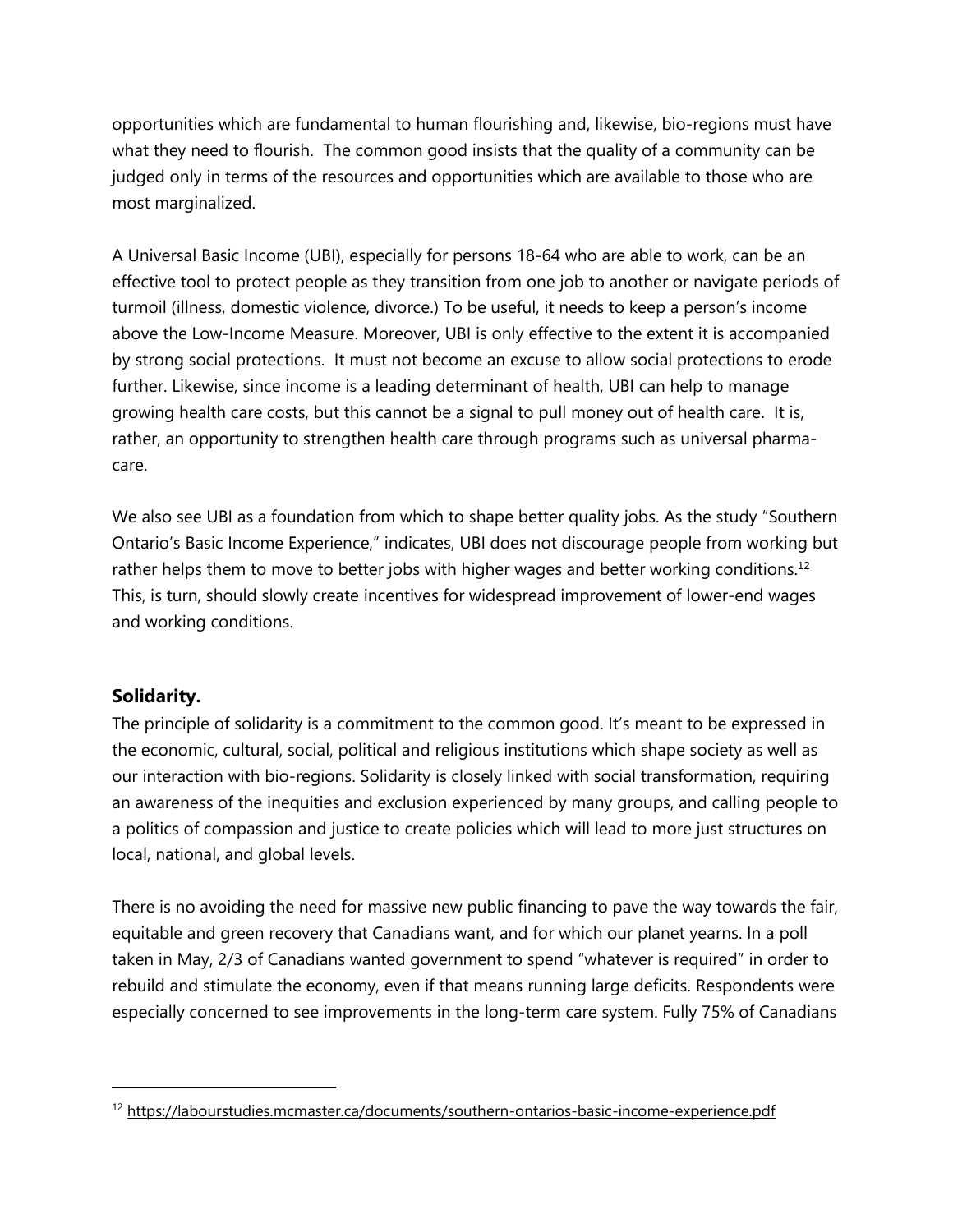supported implementation of a wealth tax on Canada's wealthiest people to help pay for the recovery.<sup>13</sup>

In the long term, taxes will go up, and tax fairness must be guaranteed if the burden is to be shared equitably. In the shorter term, strong governmental leadership will be needed to avoid falling into harmful patterns of austerity. Economist Jim Stanford has made a compelling case for treating the post-COVID recovery like a modern Marshall Plan. He notes that, when a national government has its own currency, as we do in Canada, it has "no limits on how much money it can raise and mobilize in order to meet pressing emergencies, whether it's in our economy or in our society or health system."<sup>14</sup> Noting that interest rates have fallen below 1 percent, Stanford also discredits arguments which suggest the government debt incurred through pandemic emergency measures and the immediate recovery period will require years of austerity and belt-tightening in order to pay down debt. We are basically borrowing from ourselves and will pay ourselves back as the economy strengthens, with very little in carrying costs given the ultra-low interest rates."With appropriate employment, fiscal and monetary policies, that debt need not hold back the post-COVID recovery we need," he insists. Just as huge post-war investments led to strong economic growth, good jobs and a strengthened social safety net, we can use this recovery period to create an equitable and sustainable society and economy.

In a similar vein, Scott Aquanno urges the government "to consider innovative financing mechanisms" to move beyond the predictable austerity measures which will be called for in the post-recovery phase. He lays out a plan for the "development of a new public bank, backstopped by, but independent from, the BoC, to support public investment and give governments access to cheap credit over the long-term." <sup>15</sup> This is a time for careful yet innovative policies, not the usual policy ruts.

Furthermore, to pay for these necessary changes, not all necessary financing must come from increased spending – substantial resources could be made available by redefinition of priorities

<sup>14</sup> See both [https://www.cbc.ca/radio/thesundayedition/the-sunday-edition-for-may-24-2020-](https://www.cbc.ca/radio/thesundayedition/the-sunday-edition-for-may-24-2020-1.5575621/to-rebuild-the-economy-after-covid-19-we-ll-need-more-government-not-less-jim-stanford-1.5575638)

<sup>13</sup>[https://d3n8a8pro7vhmx.cloudfront.net/broadbent/pages/7611/attachments/original/1590088079/Abac](https://d3n8a8pro7vhmx.cloudfront.net/broadbent/pages/7611/attachments/original/1590088079/Abacus_May2020_-_Report.pdf) us\_May2020 - Report.pdf

[<sup>1.5575621/</sup>to-rebuild-the-economy-after-covid-19-we-ll-need-more-government-not-less-jim-stanford-](https://www.cbc.ca/radio/thesundayedition/the-sunday-edition-for-may-24-2020-1.5575621/to-rebuild-the-economy-after-covid-19-we-ll-need-more-government-not-less-jim-stanford-1.5575638)

[<sup>1.5575638</sup>](https://www.cbc.ca/radio/thesundayedition/the-sunday-edition-for-may-24-2020-1.5575621/to-rebuild-the-economy-after-covid-19-we-ll-need-more-government-not-less-jim-stanford-1.5575638) and [https://policyoptions.irpp.org/magazines/april-2020/were-going-to-need-a-marshall](https://policyoptions.irpp.org/magazines/april-2020/were-going-to-need-a-marshall-plan-to-rebuild-after-covid-19/)[plan-to-rebuild-after-covid-19/](https://policyoptions.irpp.org/magazines/april-2020/were-going-to-need-a-marshall-plan-to-rebuild-after-covid-19/)

<sup>&</sup>lt;sup>15</sup> See Scott M. Aquanno, "The Bank of Canada and Crisis Management," Canadian Centre for Policy Alternatives, May 2020, p.5. [https://www.policyalternatives.ca/publications/reports/bank-canada-and](https://www.policyalternatives.ca/publications/reports/bank-canada-and-crisis-management)[crisis-management](https://www.policyalternatives.ca/publications/reports/bank-canada-and-crisis-management)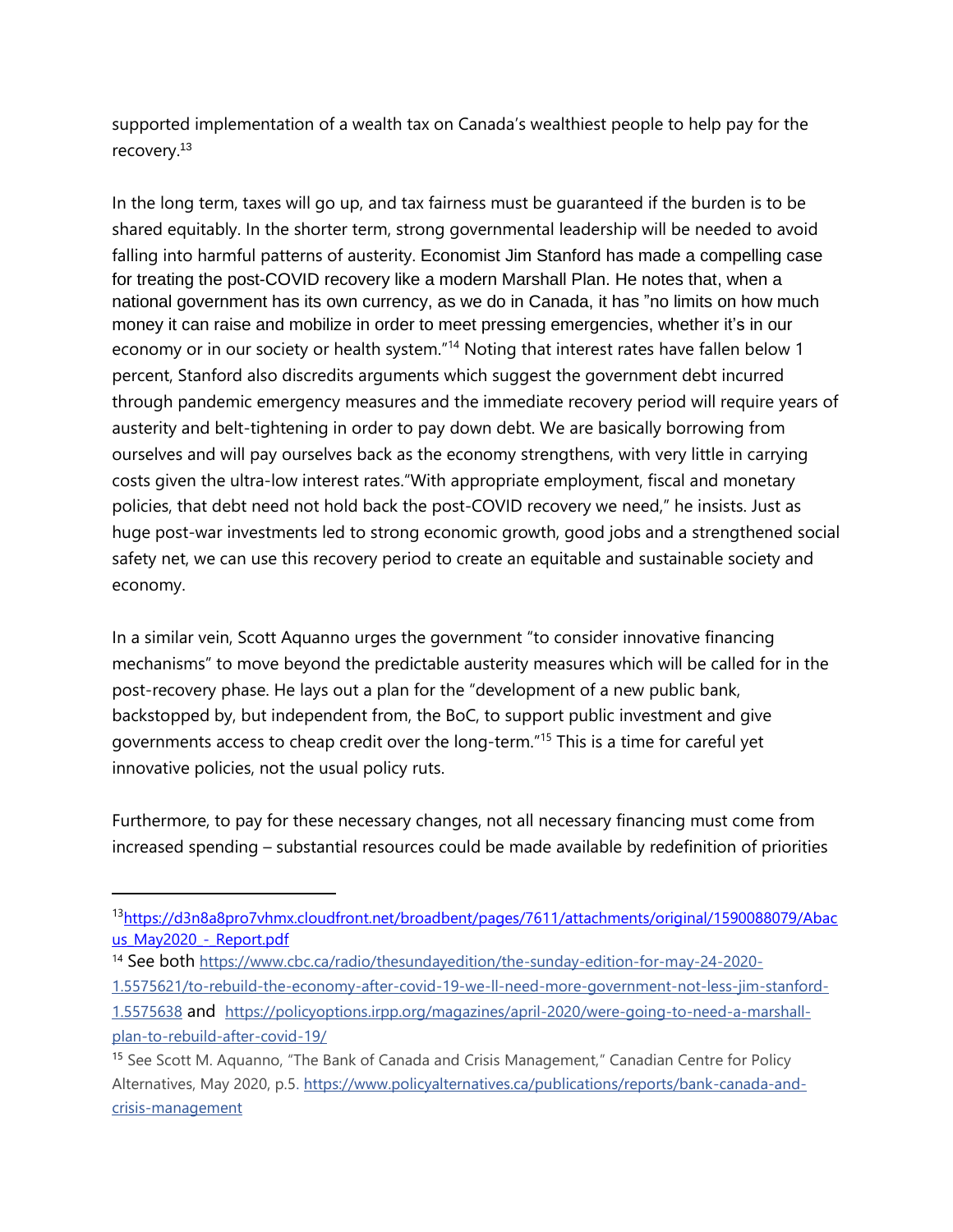based on several of the ethical principles mentioned above. For example, does spending on "defense" need to remain several times more than international development assistance, or Canada's commitment to global financing for climate change action?

Additionally, to address climate change, Canada promised in 2009 under Prime Minister Stephen Harper (and then again under PM Justin Trudeau's government) to end subsidies to oil and gas companies. Yet, a recent study suggests Canada is second worst in the G20 for public finance for fossil fuels (at CAD \$13.8 billion a year for 2016-2018).<sup>16</sup> As the government fulfills its promise to stop propping up the fossil fuel industry through subsidies, there will also be a need to sharply increase the support given to oil and gas workers - including immediate financial relief as well as opportunities for training, education and employment in existing low-carbon sectors. With the federal government using Export Development Corporation as a major vehicle for COVID-19 recovery finance, redeployment of funding should be a priority.<sup>17</sup>

While response to the COVID-19 pandemic has necessitated more stringent restrictions on personal behaviours of Canadians, there has also been pressure on governments to loosen regulations and compliance rules for businesses. For example, in May, the Alberta Energy Regulator lifted environmental monitoring restrictions for all oil and gas companies, and Bill 1 outlaws protests against "critical infrastructure" – defined broadly to include railways, pipelines and mine sites. These moves have been denounced by Indigenous leaders as "racially targeted."<sup>18</sup> But as we have seen with the terrible crisis in long-term care, this is precisely the time to increase transparency and accountability on labour standards, health and safety and environmental concerns.

And whenever financing is provided, no taxpayer-supported company should be allowed to pay lavish bonuses to executives or to launch monster share buyback programs (as we saw after some bailouts following the 2008 market crash.) International companies should be held to global standards for tax transparency<sup>19</sup> and not receive funding if they use tax havens or aggressive tax avoidance practices.

<sup>16</sup> <http://priceofoil.org/content/uploads/2020/05/G20-Still-Digging.pdf>

 $17$  Ibid.

<sup>18</sup> [https://www.huffingtonpost.ca/entry/alberta-bill1-indigenous-first-nations-](https://www.huffingtonpost.ca/entry/alberta-bill1-indigenous-first-nations-protests_ca_5ed9a4e9c5b6d90c9a5bb3b4?ncid=other_twitter_cooo9wqtham&utm_campaign=share_twitter&guccounter=1&guce_referrer=aHR0cHM6Ly90LmNvL1BMU25OZmtUWW4_YW1wPTE&guce_referrer_sig=AQAAAMj-bU79MUWnqq5NnzKFxpMg3FhPXCoh7W-95JP7OxvkmHSovXvStgja9vvB9dpHWqcQMJf3baPkrm1XFGifxj42zgmyXxErktASqc_8mOEsu0kX7MdYmsGq9jmsdg1Iup_TeJD5bt1z0U72WH3aP_-kqQjnW6Dt_Uf9VnVb08iJ)

[protests\\_ca\\_5ed9a4e9c5b6d90c9a5bb3b4?ncid=other\\_twitter\\_cooo9wqtham&utm\\_campaign=share\\_twitt](https://www.huffingtonpost.ca/entry/alberta-bill1-indigenous-first-nations-protests_ca_5ed9a4e9c5b6d90c9a5bb3b4?ncid=other_twitter_cooo9wqtham&utm_campaign=share_twitter&guccounter=1&guce_referrer=aHR0cHM6Ly90LmNvL1BMU25OZmtUWW4_YW1wPTE&guce_referrer_sig=AQAAAMj-bU79MUWnqq5NnzKFxpMg3FhPXCoh7W-95JP7OxvkmHSovXvStgja9vvB9dpHWqcQMJf3baPkrm1XFGifxj42zgmyXxErktASqc_8mOEsu0kX7MdYmsGq9jmsdg1Iup_TeJD5bt1z0U72WH3aP_-kqQjnW6Dt_Uf9VnVb08iJ) er&guccounter=1&guce\_referrer=aHR0cHM6Ly90LmNvL1BMU25OZmtUWW4\_YW1wPTE&guce\_referrer [sig=AQAAAMj-bU79MUWnqq5NnzKFxpMg3FhPXCoh7W-](https://www.huffingtonpost.ca/entry/alberta-bill1-indigenous-first-nations-protests_ca_5ed9a4e9c5b6d90c9a5bb3b4?ncid=other_twitter_cooo9wqtham&utm_campaign=share_twitter&guccounter=1&guce_referrer=aHR0cHM6Ly90LmNvL1BMU25OZmtUWW4_YW1wPTE&guce_referrer_sig=AQAAAMj-bU79MUWnqq5NnzKFxpMg3FhPXCoh7W-95JP7OxvkmHSovXvStgja9vvB9dpHWqcQMJf3baPkrm1XFGifxj42zgmyXxErktASqc_8mOEsu0kX7MdYmsGq9jmsdg1Iup_TeJD5bt1z0U72WH3aP_-kqQjnW6Dt_Uf9VnVb08iJ)

[<sup>95</sup>JP7OxvkmHSovXvStgja9vvB9dpHWqcQMJf3baPkrm1XFGifxj42zgmyXxErktASqc\\_8mOEsu0kX7MdYmsGq](https://www.huffingtonpost.ca/entry/alberta-bill1-indigenous-first-nations-protests_ca_5ed9a4e9c5b6d90c9a5bb3b4?ncid=other_twitter_cooo9wqtham&utm_campaign=share_twitter&guccounter=1&guce_referrer=aHR0cHM6Ly90LmNvL1BMU25OZmtUWW4_YW1wPTE&guce_referrer_sig=AQAAAMj-bU79MUWnqq5NnzKFxpMg3FhPXCoh7W-95JP7OxvkmHSovXvStgja9vvB9dpHWqcQMJf3baPkrm1XFGifxj42zgmyXxErktASqc_8mOEsu0kX7MdYmsGq9jmsdg1Iup_TeJD5bt1z0U72WH3aP_-kqQjnW6Dt_Uf9VnVb08iJ) 9jmsdg1Iup\_TeJD5bt1z0U72WH3aP\_-kgQjnW6Dt\_Uf9VnVb08iJ

<sup>19</sup> [https://www.globalreporting.org/information/news-and-press-center/Pages/First-global-standard-for](https://www.globalreporting.org/information/news-and-press-center/Pages/First-global-standard-for-tax-transparency.aspx)[tax-transparency.aspx](https://www.globalreporting.org/information/news-and-press-center/Pages/First-global-standard-for-tax-transparency.aspx)